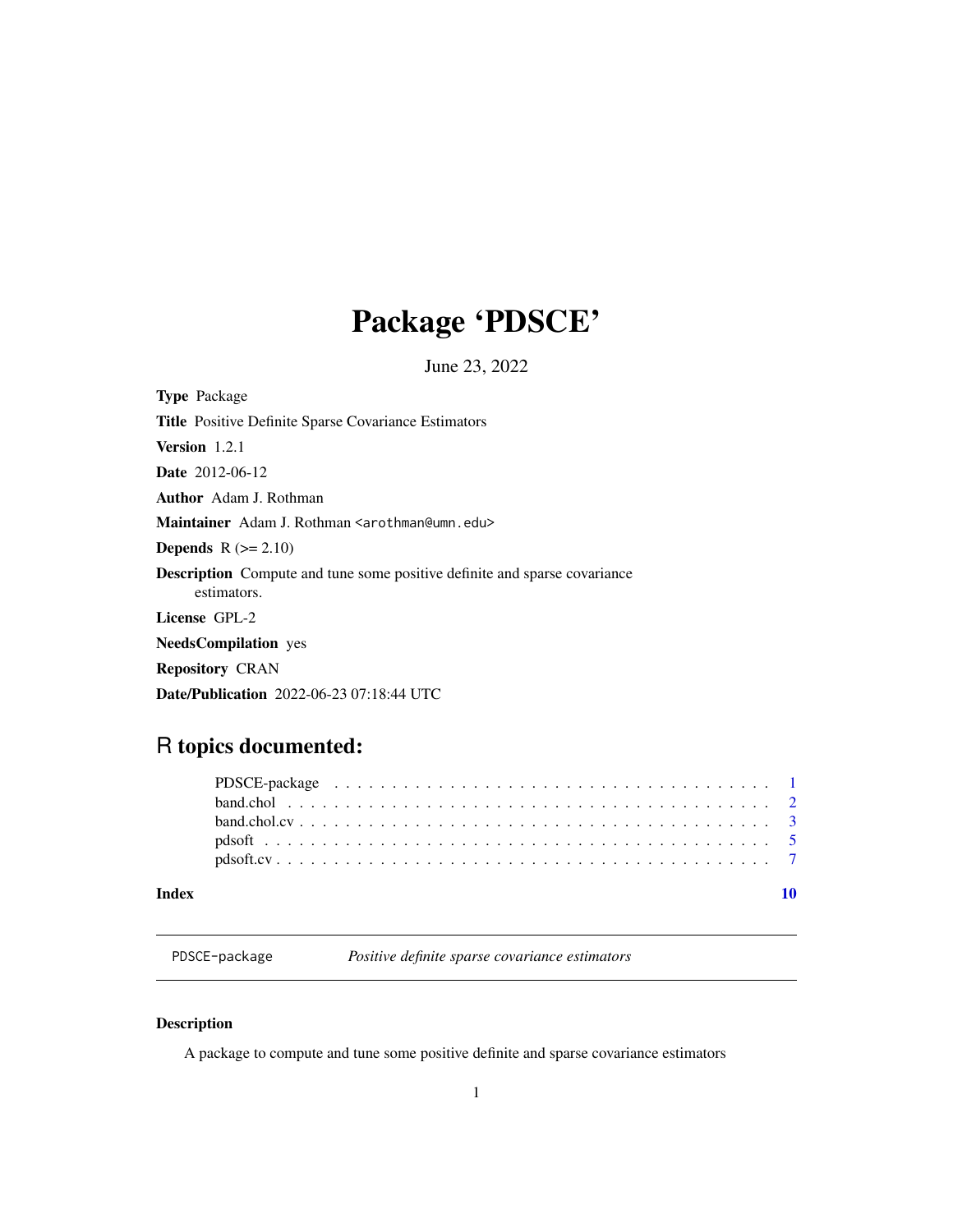#### <span id="page-1-0"></span>Details

The main functions are [pdsoft](#page-4-1), [pdsoft.cv](#page-6-1), [band.chol](#page-1-1), and [band.chol.cv](#page-2-1).

#### Author(s)

Adam J. Rothman

Maintainer: Adam J. Rothman <arothman@umn.edu>

#### References

Rothman, A. J., Levina, E., and Zhu, J. (2010). A new approach to Cholesky-based covariance regularization in high dimensions. Biometrika 97(3): 539-550.

Rothman, A. J. (2012). Positive definite estimators of large covariance matrices. Biometrika 99(3): 733-740

<span id="page-1-1"></span>

| band.chol | Computes the banded covariance estimator by banding the covariance |
|-----------|--------------------------------------------------------------------|
|           | Cholesky factor                                                    |

#### Description

Computes the  $k$ -banded covariance estimator by  $k$ -banding the covariance Cholesky factor as described by Rothman, Levina, and Zhu (2010).

#### Usage

```
band.chol(x, k, centered = FALSE, method = c("fast", "safe"))
```
#### **Arguments**

| X        | A data matrix with $n$ rows and $p$ columns. The rows are assumed to be a real-<br>ization of $n$ independent copies of a $p$ -variate random vector.                                                                                                                                                                                                                                   |
|----------|-----------------------------------------------------------------------------------------------------------------------------------------------------------------------------------------------------------------------------------------------------------------------------------------------------------------------------------------------------------------------------------------|
| k        | The banding parameter (the number of sub-diagonals to keep as non-zero). Should<br>be a non-negative integer.                                                                                                                                                                                                                                                                           |
| centered | Logical: centered=TRUE should be used if the columns of x have already been<br>centered.                                                                                                                                                                                                                                                                                                |
| method   | The method to use. The default is method="fast", which uses the Grahm-<br>Schmidt style algorithm and must have $k \leq \min(n-2, p-1)$ . Alternatively,<br>method="safe" uses an inverse or generalized inverse to compute estimates<br>of the regression coefficients and is more numerically stable (and capable of<br>handling $k \in \{0, \ldots, p-1\}$ regardless of <i>n</i> ). |

#### Details

method="fast" is much faster than method="safe". See Rothman, Levina, and Zhu (2010).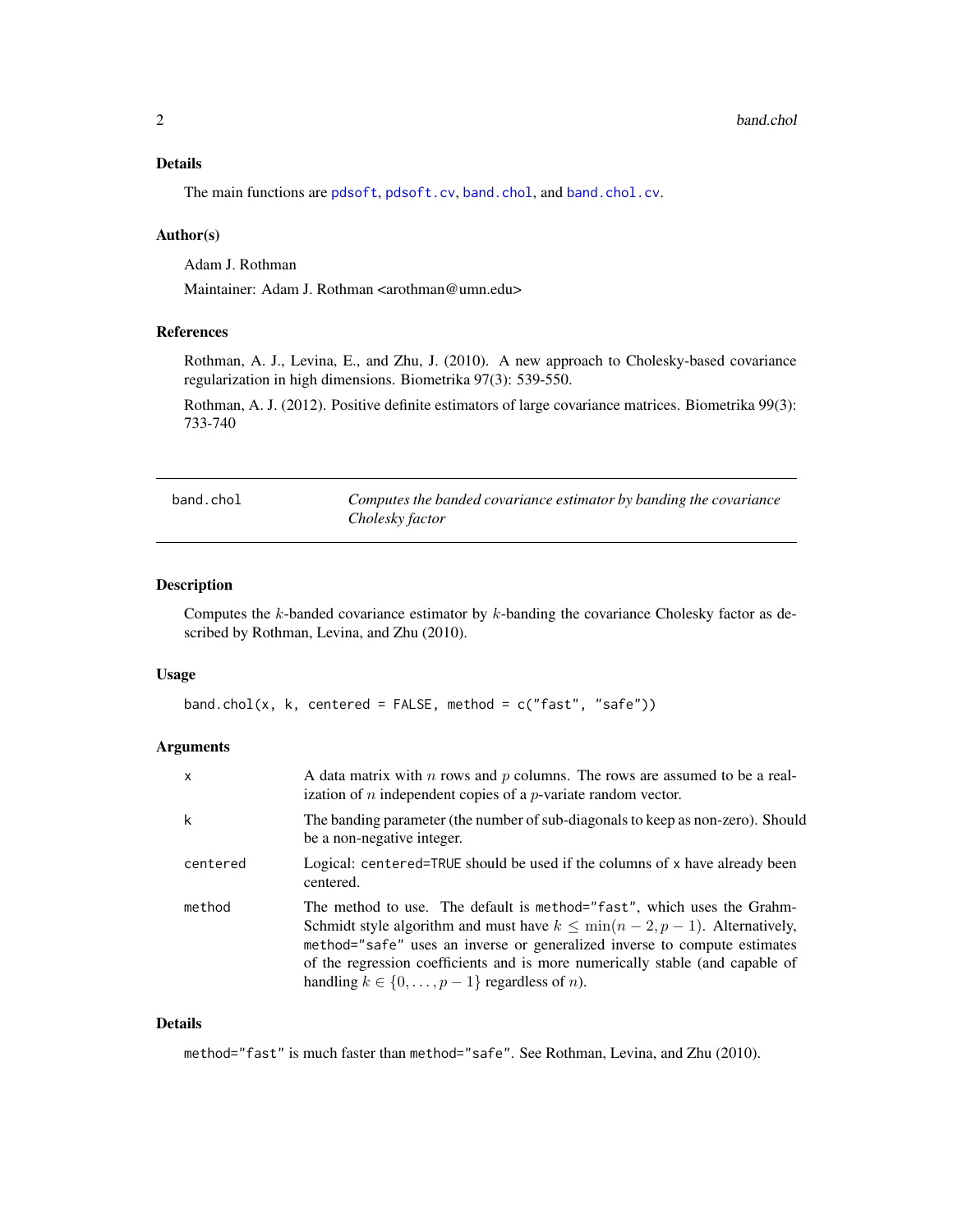#### <span id="page-2-0"></span>band.chol.cv 3

#### Value

The banded covariance estimate (a  $p$  by  $p$  matrix).

#### Author(s)

Adam J. Rothman

#### References

Rothman, A. J., Levina, E., and Zhu, J. (2010). A new approach to Cholesky-based covariance regularization in high dimensions. Biometrika 97(3): 539-550.

#### See Also

[band.chol.cv](#page-2-1)

#### Examples

```
set.seed(1)
n=50
p=20
true.cov=diag(p)
true.cov[cbind(1:(p-1), 2:p)]=0.4
true.cov[cbind(2:p, 1:(p-1))]=0.4
eo=eigen(true.cov, symmetric=TRUE)
z=matrix(rnorm(n*p), nrow=n, ncol=p)
x=z%*% tcrossprod(eo$vec*rep(eo$val^(0.5), each=p),eo$vec)
sigma=band.chol(x=x, k=1)
sigma
```
<span id="page-2-1"></span>

| band.chol.cv |         |  |  | Banding parameter selection for banding the covariance Cholesky |  |
|--------------|---------|--|--|-----------------------------------------------------------------|--|
|              | factor. |  |  |                                                                 |  |

#### Description

Selects the banding parameter and computes the banded covariance estimator by banding the covariance Cholesky factor as described by Rothman, Levina, and Zhu (2010).

#### Usage

```
band.chol.cv(x, k.vec = NULL, method = c("fast", "safe"), nsplits = 10,
            n.tr = NULL, quiet = TRUE)
```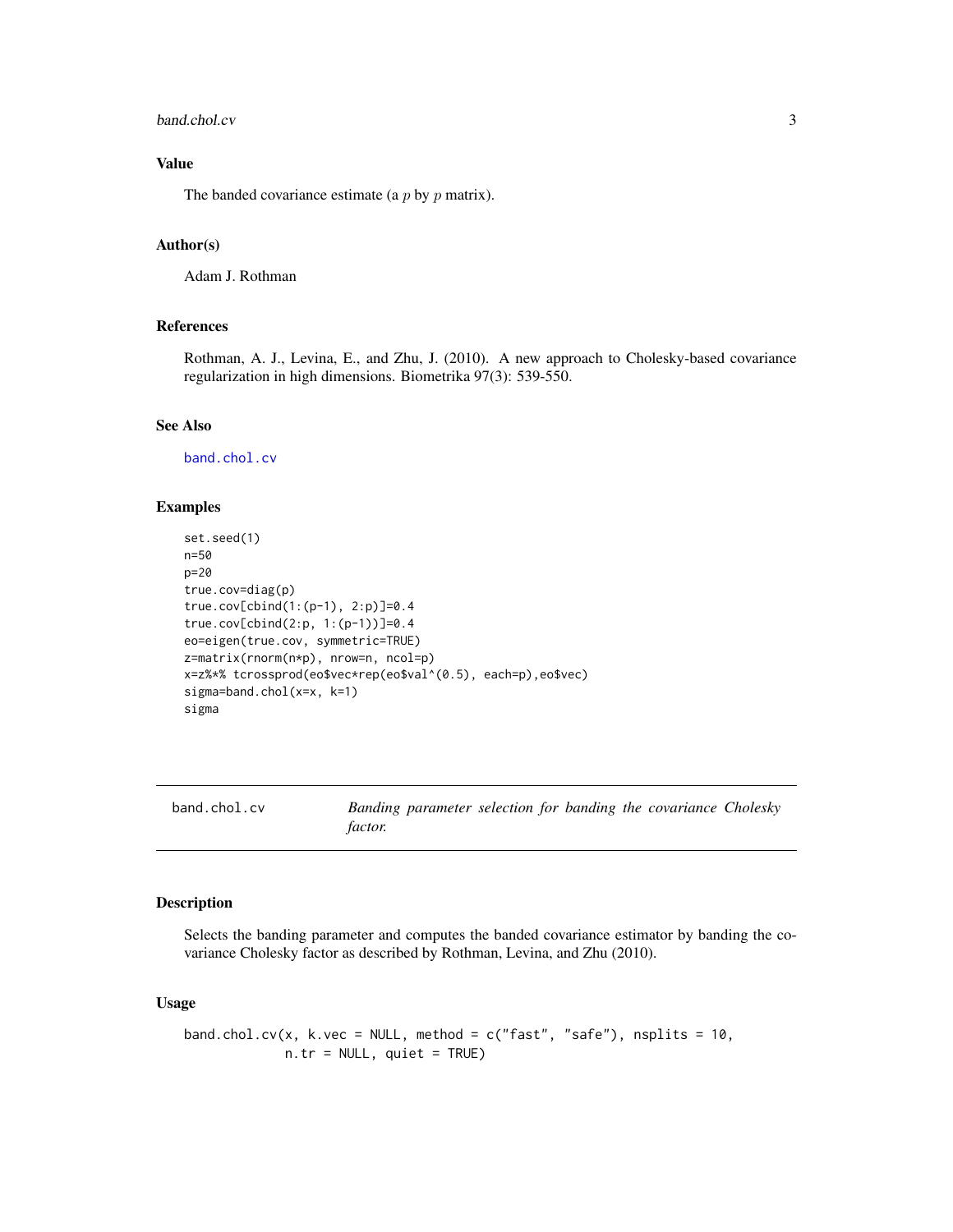#### <span id="page-3-0"></span>Arguments

| $\mathsf{x}$ | A data matrix with $n$ rows and $p$ columns. The rows are assumed to be a real-<br>ization of $n$ independent copies of a $p$ -variate random vector.                                                                                                                                                                                                                                   |
|--------------|-----------------------------------------------------------------------------------------------------------------------------------------------------------------------------------------------------------------------------------------------------------------------------------------------------------------------------------------------------------------------------------------|
| k.vec        | An optional vector of candidate banding parameters (the possible number of<br>sub-diagonals to keep as non-zero). The default is the long vector $\theta$ : min(n-2,<br>$p-1$ ).                                                                                                                                                                                                        |
| method       | The method to use. The default is method="fast", which uses the Grahm-<br>Schmidt style algorithm and must have $k \leq \min(n-2, p-1)$ . Alternatively,<br>method="safe" uses an inverse or generalized inverse to compute estimates<br>of the regression coefficients and is more numerically stable (and capable of<br>handling $k \in \{0, \ldots, p-1\}$ regardless of <i>n</i> ). |
| nsplits      | Number of random splits to use for banding parameter selection.                                                                                                                                                                                                                                                                                                                         |
| n.tr         | Optional number of cases to use in the training set. The default is the nearest<br>integer to $n(1 - 1/\log(n))$ . The value must be in $\{3, , n-2\}$ .                                                                                                                                                                                                                                |
| quiet        | Logical: quiet=TRUE suppresses the printing of progress updates.                                                                                                                                                                                                                                                                                                                        |

#### Details

method="fast" is much faster than method="safe". See Rothman, Levina, and Zhu (2010).

#### Value

A list with

| sigma  | the covariance estimate at the selected banding parameter     |
|--------|---------------------------------------------------------------|
| best.k | the selected banding parameter                                |
| cv.err | the vector of validation errors, one for each entry in k. vec |
| k.vec  | the vector of candidate banding parameters                    |
| n.tr   | The number of cases used for the training set                 |

#### Author(s)

Adam J. Rothman

#### References

Rothman, A. J., Levina, E., and Zhu, J. (2010). A new approach to Cholesky-based covariance regularization in high dimensions. Biometrika 97(3): 539-550.

#### See Also

[band.chol](#page-1-1)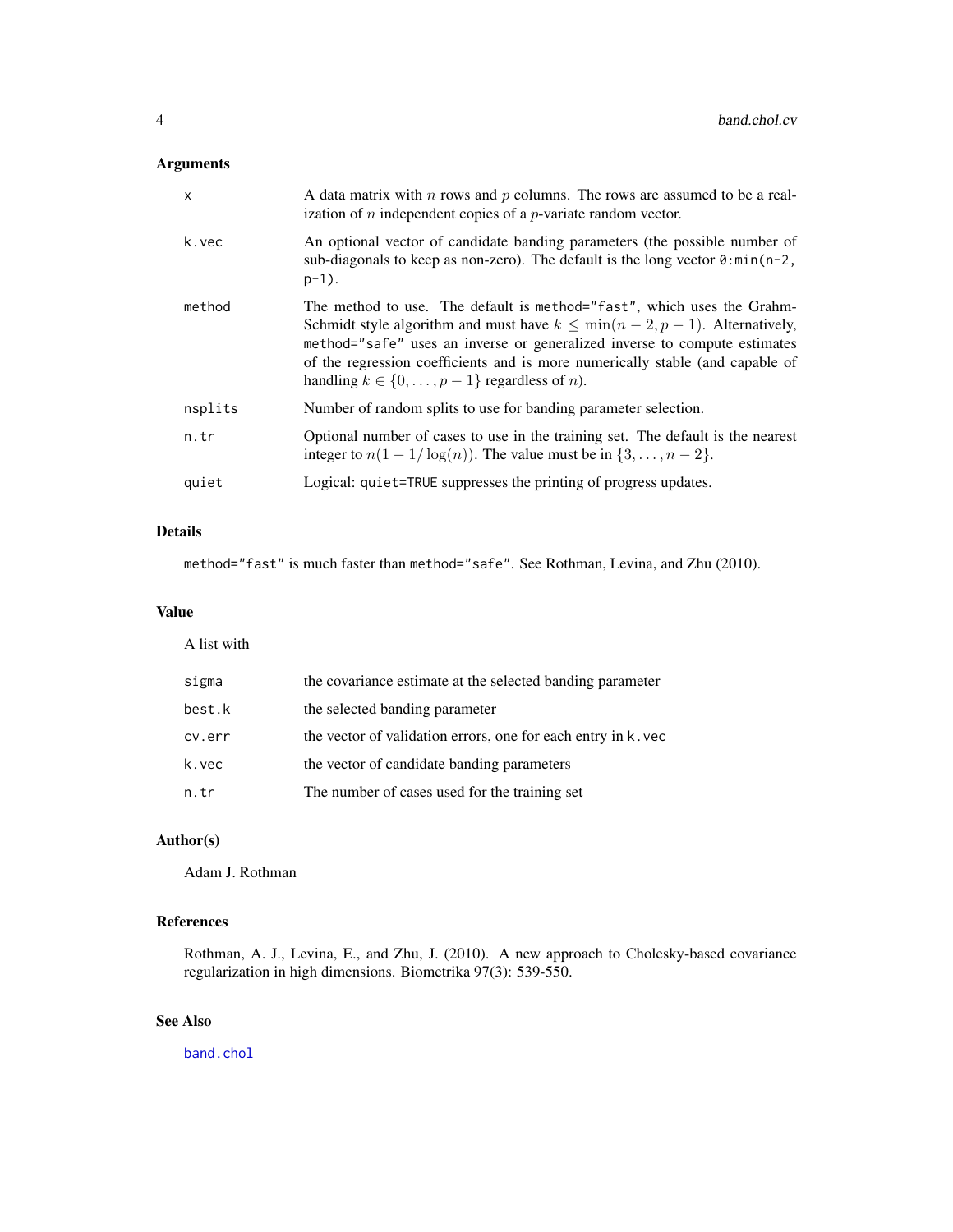#### <span id="page-4-0"></span>pdsoft 5 and 5 and 5 and 5 and 5 and 5 and 5 and 5 and 5 and 5 and 5 and 5 and 5 and 5 and 5 and 5 and 5 and 5

#### Examples

```
set.seed(1)
n=50
p=20
true.cov=diag(p)
true.cov[cbind(1:(p-1), 2:p)]=0.4
true.cov[cbind(2:p, 1:(p-1))]=0.4
eo=eigen(true.cov, symmetric=TRUE)
z=matrix(rnorm(n*p), nrow=n, ncol=p)
x=z%*% tcrossprod(eo$vec*rep(eo$val^(0.5), each=p),eo$vec)
cv.out=band.chol.cv(x=x)
plot(cv.out$k.vec, cv.out$cv.err)
cv.out$best.k
cv.out$sigma
```
<span id="page-4-1"></span>

pdsoft *A permutation invariant positive definite and sparse covariance matrix estimate*

#### Description

Computes the sparse and positive definite covariance matrix estimator proposed by Rothman (2012).

#### Usage

```
pdsoft(s, lam, tau = 1e-04, init = c("soft", "diag", "dense", "user"),
       s0 = NULL, i0 = NULL, standard = TRUE, tolin = 1e-08,
       \text{tolout} = 1\text{e-08}, maxitin = 10000, maxitout = 1000, quiet = TRUE)
```
#### Arguments

| S    | A realization of the $p$ by $p$ sample covariance matrix. More generally, any sym-<br>metric $p$ by $p$ matrix with positive diagonal entries.                                                                                                                                                                                                                                                                                                                                                                   |
|------|------------------------------------------------------------------------------------------------------------------------------------------------------------------------------------------------------------------------------------------------------------------------------------------------------------------------------------------------------------------------------------------------------------------------------------------------------------------------------------------------------------------|
| lam  | The tuning parameter $\lambda$ on the penalty $\lambda \sum_{i \neq j}  \sigma_{ij} $ . Could be either a scalar or<br>a $p$ by $p$ symmetric matrix with an irrelevant diagonal. When a matrix is used,<br>the penalty has the form $\sum_{i \neq j} \lambda_{ij}  \sigma_{ij} $ .                                                                                                                                                                                                                              |
| tau  | The logarithmic barrier parameter. The default is tau=1e-4, which works well<br>when standard=TRUE.                                                                                                                                                                                                                                                                                                                                                                                                              |
| init | The type of initialization. The default option init="soft" uses a positive defi-<br>nite version of the soft thresholded covariance or correlation estimate, depending<br>on standard. The second option init="diag" uses diagonal starting values.<br>The third option init="dense" uses the closed-form solution when lam=0. The<br>fourth option init="user" allows the user to specify the starting point (one<br>must then specify $s\theta$ and $i\theta$ , ensuring that $i\theta$ is positive definite). |
| s0   | Optional user supplied starting point for $\Sigma^{(0)}$ ; see Rothman (2012)                                                                                                                                                                                                                                                                                                                                                                                                                                    |
| i0   | Optional user supplied starting point for $\Omega^{(0)}$ ; see Rothman (2012)                                                                                                                                                                                                                                                                                                                                                                                                                                    |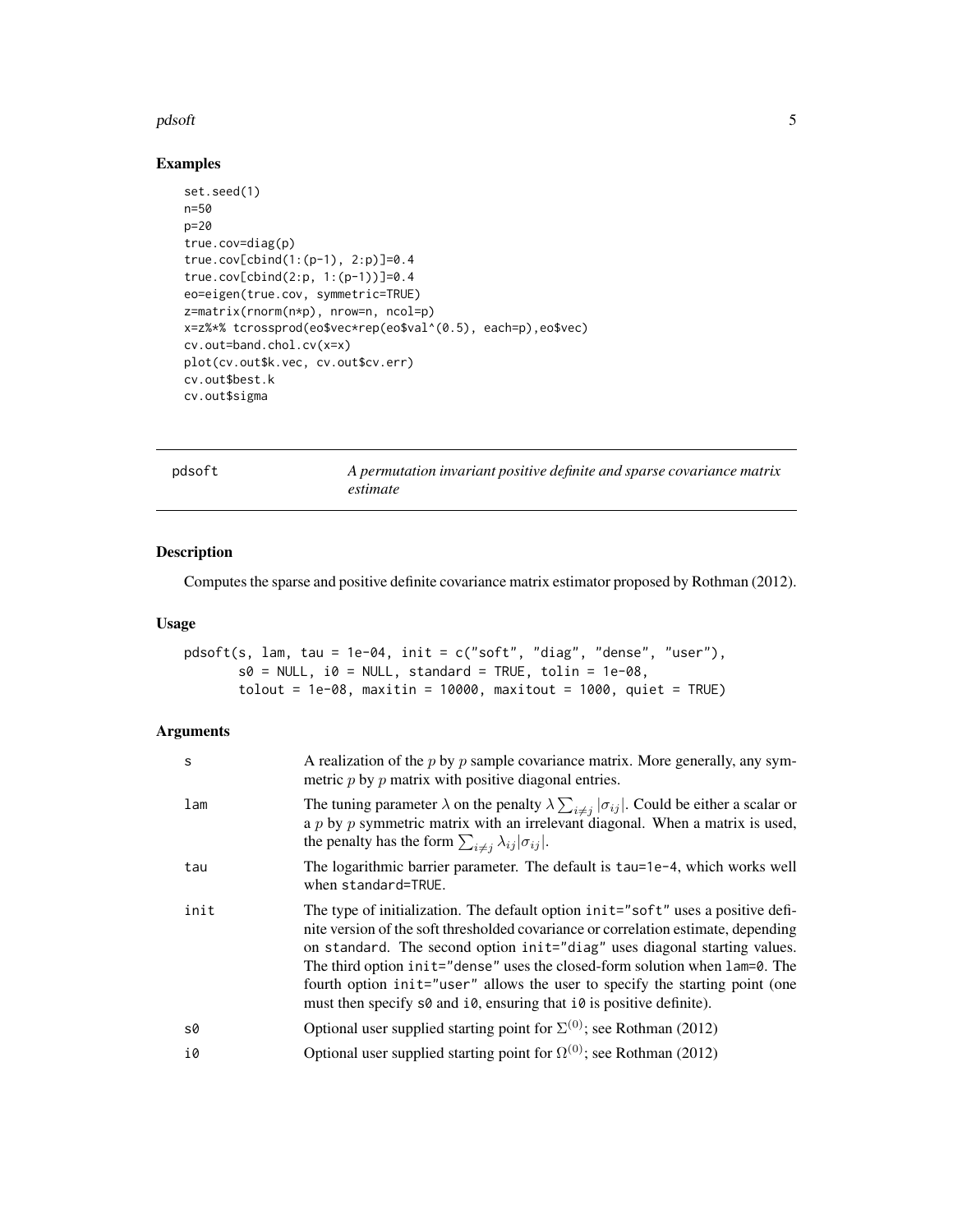<span id="page-5-0"></span>

| standard | Logical: standard=TRUE first computes the observed sample correlation matrix<br>from s, then computes the sparse correlation matrix estimate, and finally rescales<br>to return the sparse covariance matrix estimate. The strongly recommended<br>default is standard=TRUE. |  |  |
|----------|------------------------------------------------------------------------------------------------------------------------------------------------------------------------------------------------------------------------------------------------------------------------------|--|--|
| tolin    | Convergence tolerance for the inner loop of the algorithm that solves the lasso<br>regression.                                                                                                                                                                               |  |  |
| tolout   | Convergence tolerance for the outer loop of the algorithm.                                                                                                                                                                                                                   |  |  |
| maxitin  | Maximum number of inner-loop iterations allowed                                                                                                                                                                                                                              |  |  |
| maxitout | Maximum number of outer-loop iterations allowed                                                                                                                                                                                                                              |  |  |
| quiet    | Logical: quiet=TRUE suppresses the printing of progress updates.                                                                                                                                                                                                             |  |  |

### Details

See Rothman (2012) for the objective function and more information.

#### Value

| A list with |                                                                     |
|-------------|---------------------------------------------------------------------|
| sigma       | covariance estimate                                                 |
| omega       | inverse covariance estimate                                         |
| theta       | correlation matrix estimate, will be NULL if standard=FALSE         |
| theta.inv   | inverse correlation matrix estimate, will be NULL if standard=FALSE |

#### Note

So long as s is symmetric with positive diagonal entries and init is not set to "user" (or init is set to "user" and i0 as a positive definite matrix), then omega is positive definite. If tolin and tolout are too large, or maxitin and maxitout are too small, then sigma may be indefinite.

#### Author(s)

Adam J. Rothman

#### References

Rothman, A. J. (2012). Positive definite estimators of large covariance matrices. Biometrika 99(3): 733-740

### See Also

[pdsoft.cv](#page-6-1)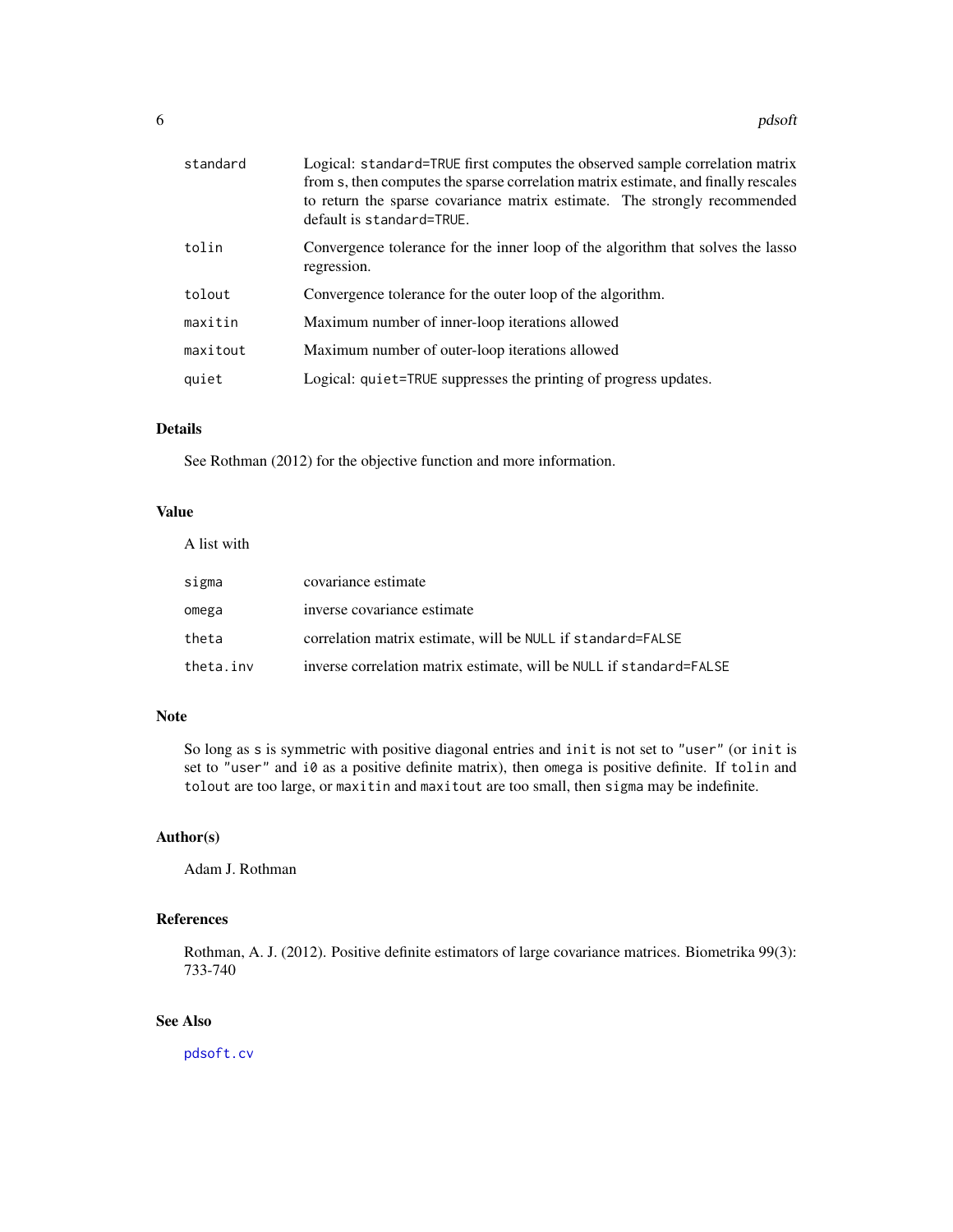#### <span id="page-6-0"></span>pdsoft.cv 5.5 and 5.5 and 5.5 and 5.5 and 5.5 and 5.5 and 5.5 and 5.5 and 5.5 and 5.5 and 5.5 and 5.7 and 5.7 and 5.7 and 5.7 and 5.7 and 5.7 and 5.7 and 5.7 and 5.7 and 5.7 and 5.7 and 5.7 and 5.7 and 5.7 and 5.7 and 5.7

#### Examples

```
set.seed(1)
n=50
p=20
true.cov=diag(p)
true.cov[cbind(1:(p-1), 2:p)]=0.4
true.cov[cbind(2:p, 1:(p-1))]=0.4
eo=eigen(true.cov, symmetric=TRUE)
z=matrix(rnorm(n*p), nrow=n, ncol=p)
x=z%*% tcrossprod(eo$vec*rep(eo$val^(0.5), each=p),eo$vec)
s = cov(x)*(n-1)/noutput=pdsoft(s=s, lam=0.3)
output$sigma
```
<span id="page-6-1"></span>pdsoft.cv *Tuning parameter selection and computation for the positive definite and sparse covariance matrix estimator*

#### Description

Computes and selects the tuning parameter for the sparse and positive definite covariance matrix estimator proposed by Rothman (2012).

#### Usage

```
pdsoft.cv(x, lam.vec = NULL, standard = TRUE,
         init = c("diag", "soft", "dense"), tau = 1e-04,nsplits = 10, n.tr = NULL, tolin = 1e-08, tolout = 1e-08,
         maxitin = 10000, maxitout = 1000, quiet = TRUE)
```
#### Arguments

| X        | A data matrix with $n$ rows and $p$ columns. The rows are assumed to be a real-<br>ization of $n$ independent copies of a $p$ -variate random vector.                                                                                                                                                                                                                                                                                                                                                                   |
|----------|-------------------------------------------------------------------------------------------------------------------------------------------------------------------------------------------------------------------------------------------------------------------------------------------------------------------------------------------------------------------------------------------------------------------------------------------------------------------------------------------------------------------------|
| lam.vec  | An optional vector of candidate lasso-type penalty tuning parameter values. The<br>default for standard=TRUE is seq(from=0, to=1, by=0.05) and the default for<br>standard=FALSE is seq(from=0, to=m, length.out=20), where m is the max-<br>imum magnitude of the off-diagonal entries in s. Both of these default choices<br>are far from excellent and are time consuming, particularly for values close to<br>zero. The user should consider refining this set by increasing its resolution in a<br>narrower range. |
| standard | Logical: standard=TRUE first computes the observed sample correlation matrix<br>from s, then computes the sparse correlation matrix estimate, and finally rescales<br>to return the sparse covariance matrix estimate. The strongly recommended<br>default is standard=TRUE.                                                                                                                                                                                                                                            |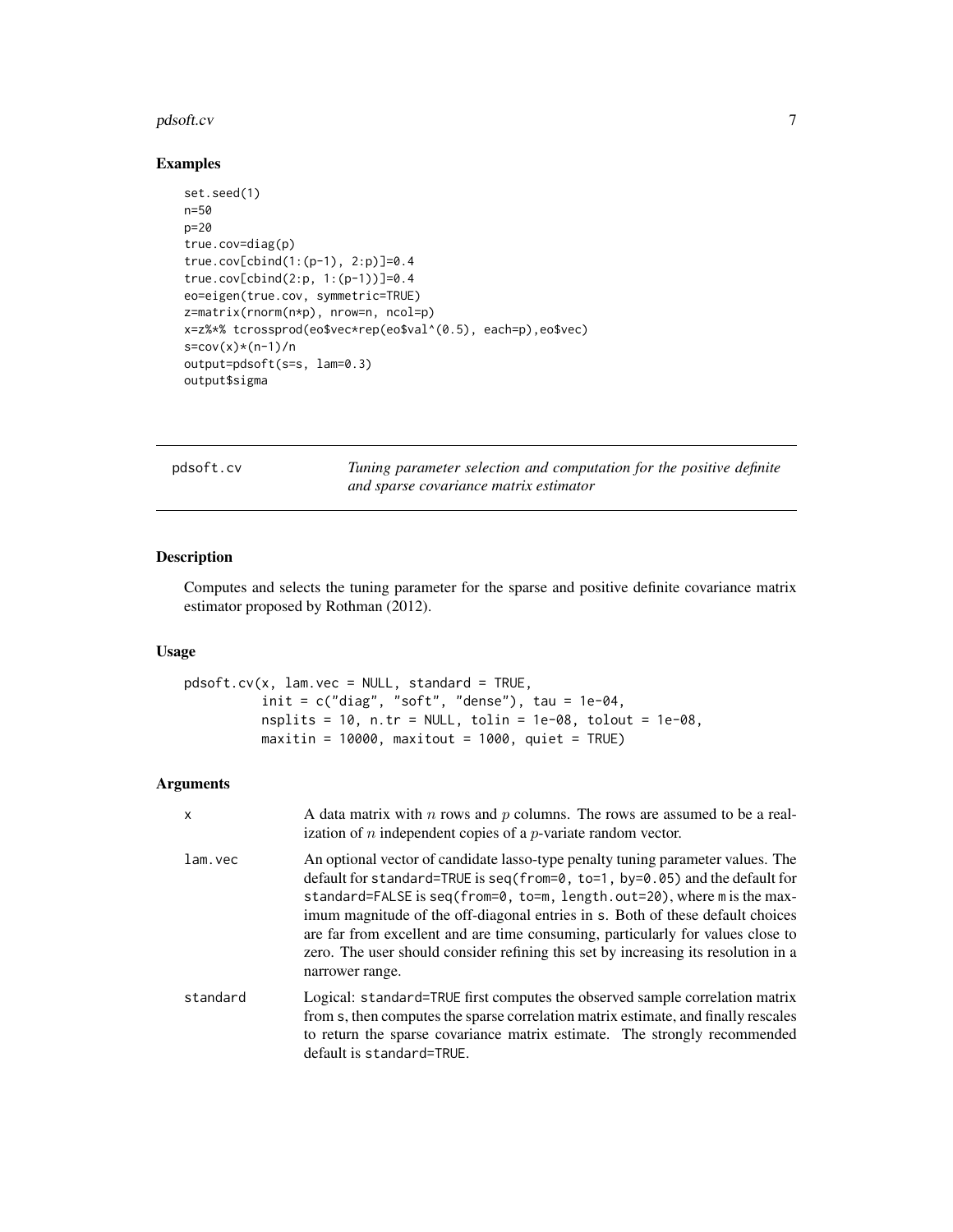| The type of initialization used for the estimate computed at the maximum el-<br>ement in lam. vec. Subsequent initializations use the final iterates for sigma<br>and omega at the previous value in lam. vec. The default option init="diag"<br>uses diagonal starting values. The second option init="soft" uses a positive<br>definite version of the soft thresholded covariance or correlation estimate, de-<br>pending on standard. The third option init="dense" uses the closed-form<br>solution when lam=0. |
|----------------------------------------------------------------------------------------------------------------------------------------------------------------------------------------------------------------------------------------------------------------------------------------------------------------------------------------------------------------------------------------------------------------------------------------------------------------------------------------------------------------------|
| The logarithmic barrier parameter. The default is tau=1e-4, which works well<br>when standard=TRUE with the default choices for the convergence tolerances.                                                                                                                                                                                                                                                                                                                                                          |
| The number of random splits to use for the tuning parameter selection.                                                                                                                                                                                                                                                                                                                                                                                                                                               |
| Optional number of cases to use in the training set. The default is the nearest<br>integer to $n(1 - 1/\log(n))$ . The value must be in $\{3, , n-2\}$ .                                                                                                                                                                                                                                                                                                                                                             |
| Convergence tolerance for the inner loop of the algorithm that solves the lasso<br>regression.                                                                                                                                                                                                                                                                                                                                                                                                                       |
| Convergence tolerance for the outer loop of the algorithm.                                                                                                                                                                                                                                                                                                                                                                                                                                                           |
| Maximum number of inner-loop iterations allowed                                                                                                                                                                                                                                                                                                                                                                                                                                                                      |
| Maximum number of outer-loop iterations allowed                                                                                                                                                                                                                                                                                                                                                                                                                                                                      |
| Logical: quiet=TRUE suppresses the printing of progress updates.                                                                                                                                                                                                                                                                                                                                                                                                                                                     |
|                                                                                                                                                                                                                                                                                                                                                                                                                                                                                                                      |

#### Details

See Rothman (2012) for the objective function and more information.

#### Value

A list with

| sigma    | covariance estimate at the selected tuning parameter                   |
|----------|------------------------------------------------------------------------|
| omega    | inverse covariance estimate at the selected tuning parameter           |
| best.lam | the selected value of the tuning parameter                             |
| cv.err   | a vector of the validation errors, one for each element in $l$ am. vec |
| lam.vec  | the vector of candidate tuning parameter values                        |
| n.tr     | the number of cases used for the training set                          |

#### Note

It is always the case that omega is positive definite. If tolin and tolout are too large, or maxitin and maxitout are too small, then sigma may be indefinite.

#### Author(s)

Adam J. Rothman

#### References

Rothman, A. J. (2012). Positive definite estimators of large covariance matrices. Biometrika 99(3): 733-740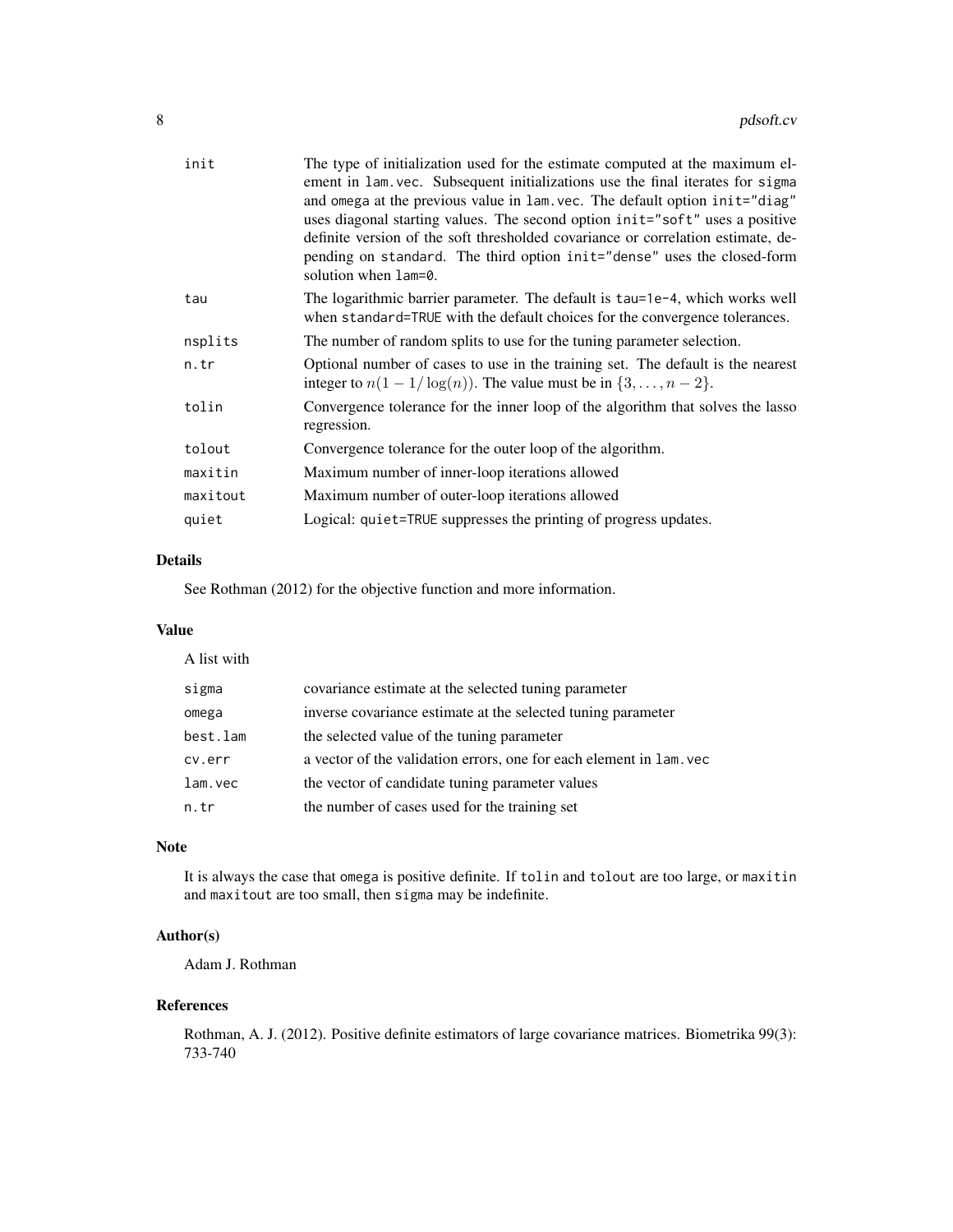#### <span id="page-8-0"></span>pdsoft.cv 9

#### See Also

[pdsoft](#page-4-1)

#### Examples

```
set.seed(1)
n=50
p=20
true.cov=diag(p)
true.cov[cbind(1:(p-1), 2:p)]=0.4
true.cov[cbind(2:p, 1:(p-1))]=0.4
eo=eigen(true.cov, symmetric=TRUE)
z=matrix(rnorm(n*p), nrow=n, ncol=p)
x=z%*% tcrossprod(eo$vec*rep(eo$val^(0.5), each=p),eo$vec)
output=pdsoft.cv(x=x)
plot(output$lam.vec, output$cv.err)
output$best.lam
output$sigma
```